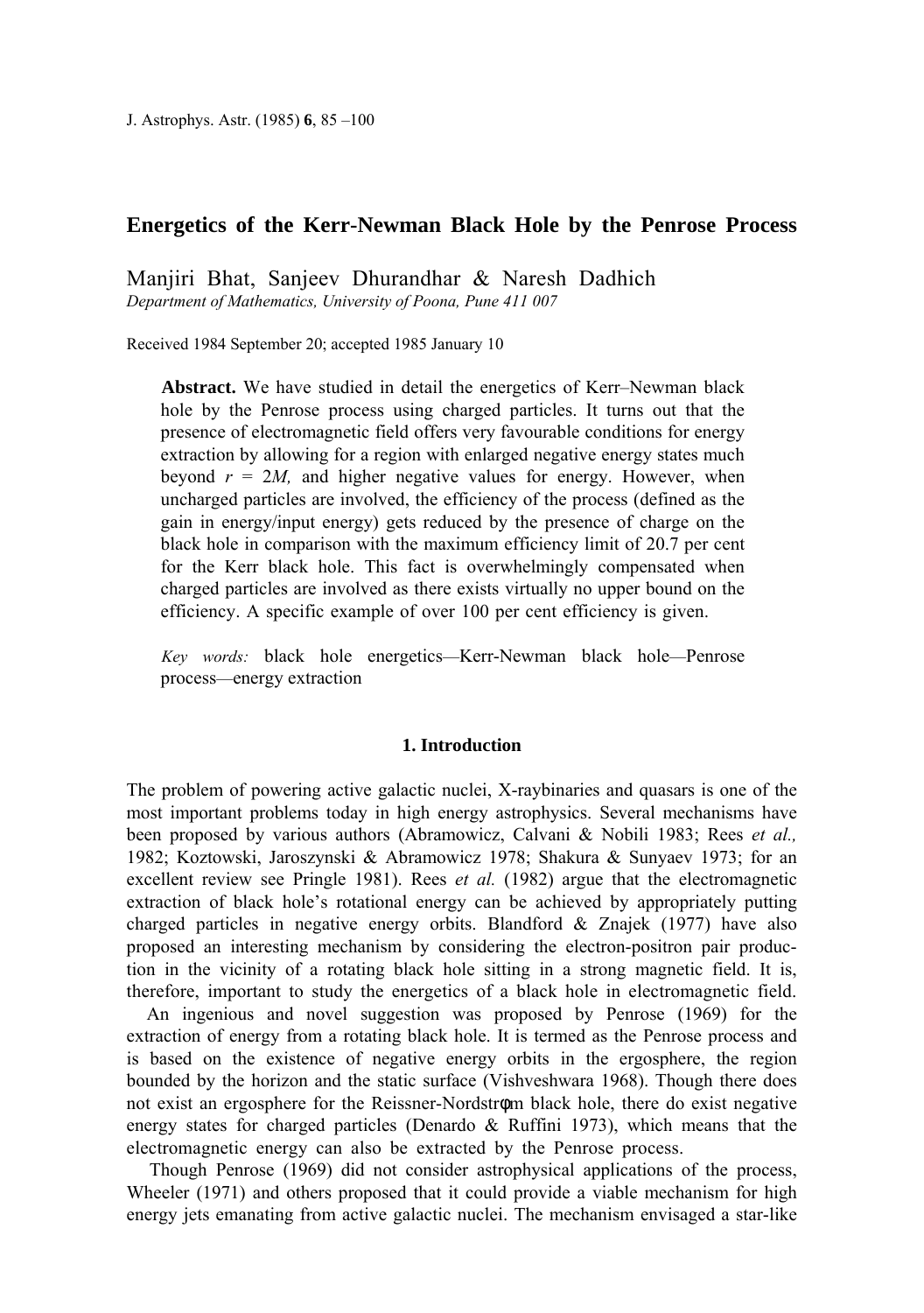body which on grazing a supermassive black hole breaks up into fragments due to enormous tidal forces (Mashhoon 1973; Fishbone 1973). Some fragments may have negative energy orbits and they fall into the black hole resulting in reduction of its rotational energy while the others come out with very high velocities to form a jet. However, this process fell out of favour for its astrophysical applications owing to limits on the relative velocity between the fragments (Bardeen, Press & Teukolsky 1972; Wald 1974): No significant gain in energy results for an astrophysically reasonable orbit of an incident star unless the splitup itself is relativistic, *i.e.* relative velocity between the fragments  $\geq 1/2$ . Very recently, Wagh, Dhurandhar & Dadhich (1985) have shown that these limits can be removed with the introduction of an electromagnetic field around the black hole. The electromagnetic binding energy offers an additional parameter which is responsible for removal of the limits. Thus the Penrose process is revived as a mechanism for high energy sources.

In this paper we wish to study the negative energy states for charged particles in the Kerr-Newman spacetime with a view to extracting energy by the Penrose process. A comparative analysis of negative energy states for charged particles in the Kerr-Newman field and for a Kerr black hole in a dipole magnetic field is done by Prasanna (1983). We study the negative energy states in a greater detail, and set up a Penrose process for energy extraction and also examine its efficiency in this case. It is known (Chandrasekhar 1983) that the maximum efficiency of this process is 20.7 per cent in the case of a Kerr black hole. The presence of charge on the Kerr-Newman black hole decreases the efficiency further when uncharged particles participate in the process while the efficiency is enormously enhanced (as high as over 100 per cent, in fact there is no limit!) when charged particles are involved.

Astrophysically massive bodies are not known to have significant charge on them  $[Q/(\sqrt{G} M) \ll 1]$ . That means the charge Q on the black hole should be taken as very small. But a small, nonzero *Q* can have appreciable effect on the test charge orbits due to the Lorentzian force. It is the Coulombic binding energy that contributes significantly to the energy of the test particle. It is not unjustified, therefore, to study the Penrose process with this assumption.

In Section 2, we establish the equations of motion and the effective potential for charged particles in the Kerr-Newman field while in Section 3 the negative energy states are examined. Section 4 deals with the setting up of an energy extraction process and finally in Section 5 we investigate the efficiency of the process.

#### **2. The Kerr-Newman field**

The Kerr-Newman spacetime in the BoyerLindquist coordinates is described by the metric

$$
ds2 = -(\Delta/\rho2)(dt - a \sin \theta d\phi)2 + (\rho2/\Delta) dr2 + \rho2 d\theta2
$$
  
+ (\sin<sup>2</sup> \theta/\rho<sup>2</sup>) [(r<sup>2</sup> + a<sup>2</sup>) d\phi - adt]<sup>2</sup>  

$$
\Delta = r2 + a2 - 2mr + Q2
$$
  

$$
\rho2 = r2 + a2 \cos2 \theta.
$$
 (2.1)

where

Here *m* is the mass, *a* is the angular momentum per unit mass and *Q* is the charge on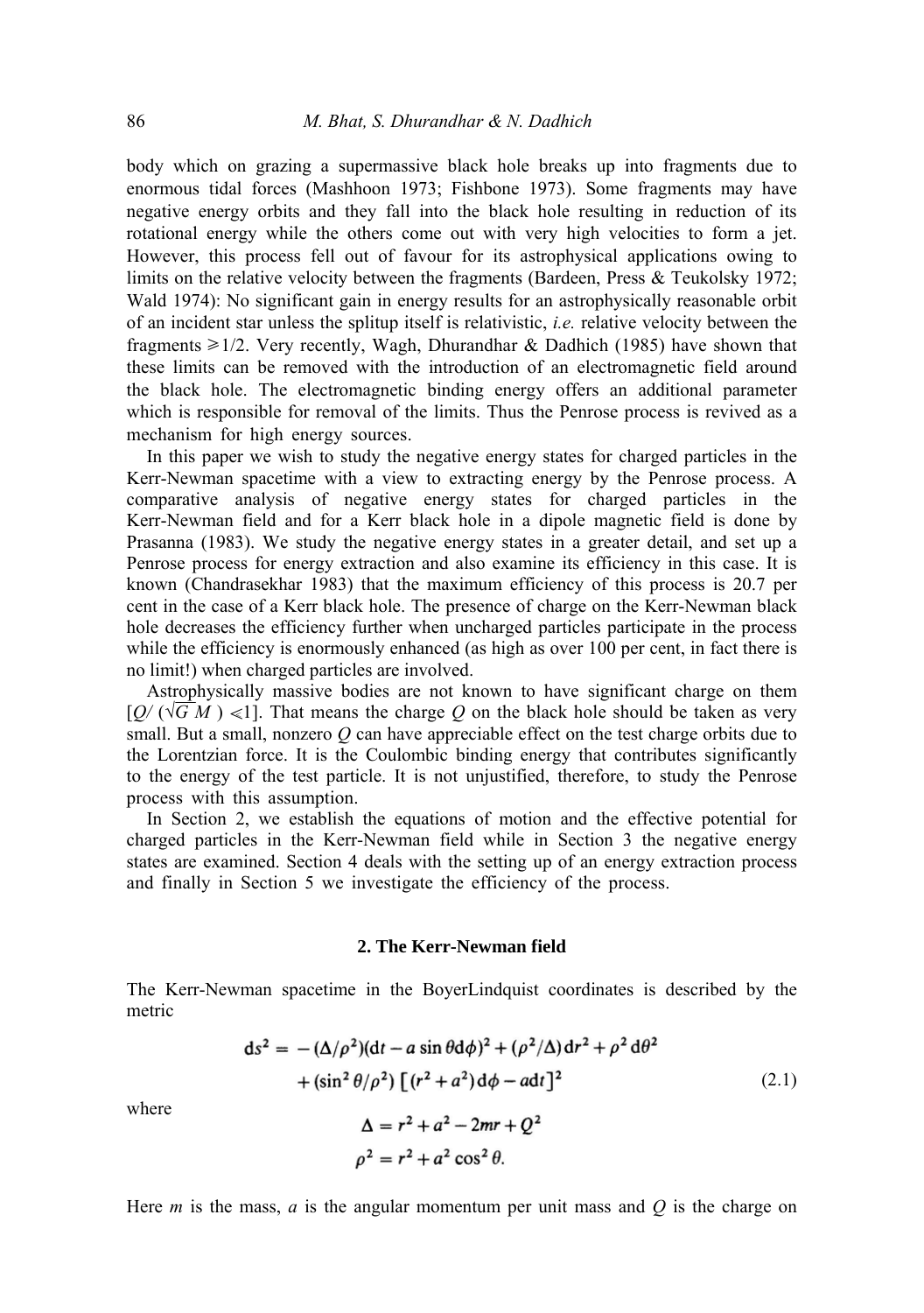the black hole. We have used the geometrised units ( $c = 1$ ,  $G = 1$ ). The event horizon is given by the larger root  $r_+$  of  $\Delta = 0$ ,  $r_+ = M + (M^2 - a^2 - Q^2)^{1/2}$ .

In this spacetime there exists an electromagnetic field due to the presence of charge *Q.* This field is obtained from the vector potential *Ai,*

$$
A_i = (-Qr/\rho^2, 0, 0, aQr \sin^2 \theta/\rho^2).
$$
 (2.2)

That means the rotation of the black hole also gives rise to a magnetic dipole potential in addition to the usual electrostatic potential.

### 2.1 *The Equations of Motion*

Let a test particle of rest mass  $\mu$  and electric charge  $e$  move in the exterior field of the black hole. Its motion will be governed by the gravitational field of a charged rotating black hole as well as by the Lorentz force due to electromagnetic interaction. The equations of motion of the particle can be derived either from the Lagrangian  $\mathcal X$ 

$$
\mathcal{L} = \frac{\mu}{2} g_{ij} \dot{x}^i \dot{x}^j + e A_i \dot{x}^i
$$
 (2.3)

or from the Hamiltonian *H,*

$$
H = \frac{1}{2}g^{ij}p_i p_j \tag{2.4}
$$

where a dot denotes derivative with respect to the affine parameter  $\tau/\mu$  ( $\tau$  being the proper time) and  $p_i$  is 4-momentum of the particle. Since the metric and the electromagnetic field are time independent and axially symmetric, the energy and the φcomponent of the angular momentum will be conserved yielding two constants of motion. Carter (1968) showed that the HamiltonJacobi equation is separable in this system giving the constant related to the  $\theta$ -motion of the particle. It is known as the Carter constant (Misner, Thorne & Wheeler 1973, hereinafter MTW). Hence all the four first integrals are obtained as the rest mass of the particle is also a constant of motion which gives the remaining integral.

From Equation (2.3) we have

$$
\frac{\partial \mathcal{L}}{\partial \dot{t}} = p_t + e A_t = -\mu E \tag{2.5}
$$

$$
\frac{\partial \mathcal{L}}{\partial \dot{\phi}} = p_{\phi} + eA_{\phi} = \mu L \tag{2.6}
$$

where  $E$  and  $L$  are the energy and the  $\phi$ -component of the angular momentum per unit rest mass of the particle as measured by an observer at infinity.

The rest mass u of the particle gives another first integral

$$
-\mu^2 = g^{ij} p_i p_j. \tag{2.7}
$$

Now, on substituting Equations (2.5) and (2.6) in (2.7) we obtain

$$
g_{\phi\phi}(E + eA_t)^2 + 2g_{t\phi}(E + eA_t)(L - eA_\phi) + g_{tt}(L - eA_\phi)^2
$$
  
+  $\psi$  (g<sup>rr</sup> p<sub>r</sub><sup>2</sup> + g<sup>00</sup> p<sub>\theta</sub><sup>2</sup> + \mu<sup>2</sup>) = 0, (2.8)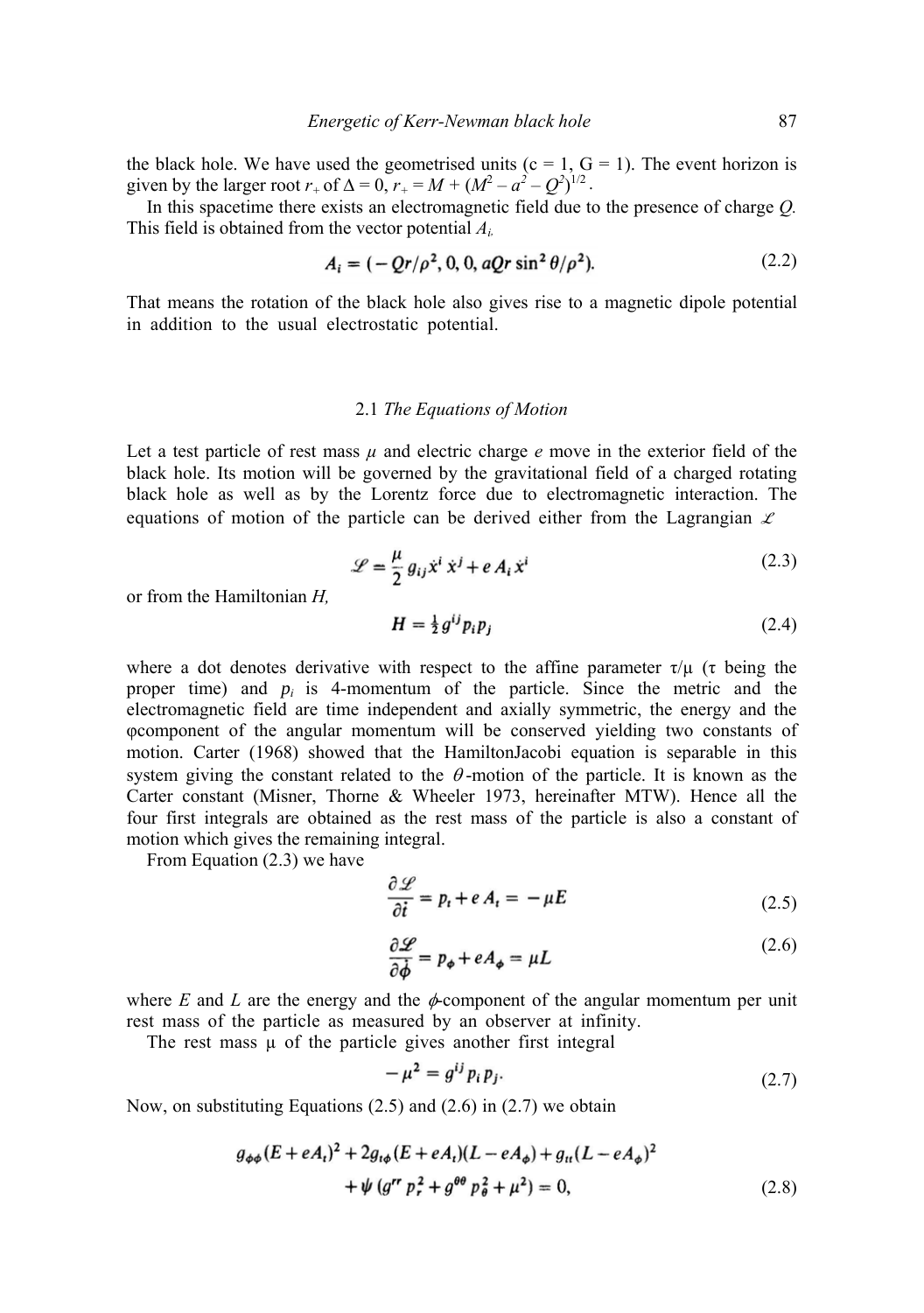Which gives

$$
E = -eA_t + \omega(L - eA_{\phi}) + (\sqrt{-\psi/g_{\phi\phi}})[(L - eA_{\phi})^2 + g_{\phi\phi}(g^{rr}p_r^2 + g^{\theta\theta}p_{\theta}^2 + \mu^2)]^{1/2},
$$
\n(2.9)

where

$$
\psi = g_{tt}g_{\phi\phi} - g_{t\phi}^2 < 0 \quad \text{for} \quad r > r_+ \tag{2.10}
$$
\n
$$
\omega = -g_{t\phi}/g_{\phi\phi} > 0.
$$

The event horizon  $r_+$  is given by the larger root of  $\psi = 0$ . It can be easily verified that  $\psi = 0 \Leftrightarrow \Delta = 0$ .

For convenience we introduce the dimensionless quantities

$$
\bar{r} = r/m, \quad \bar{a} = a/m, \quad l = L/m, \quad \bar{Q} = \bar{Q}/m
$$
  
\n $\bar{A}_t = A_t/m, \quad \bar{A}_\phi = A_\phi/m, \quad \bar{e} = e/\mu$ 

and drop the bars on these symbols in further discussion.

## 2.2 *The Effective Potential*

By the symmetry of the metric and the electromagnetic field, it follows that the particle commencing its motion with  $p_{\theta} = 0$  in the equatorial plane will stay in the plane for all time, *i.e.*  $p_\theta = 0$  all through the motion. This can also be verified by considering the equations of motion

$$
\ddot{x}^i + \Gamma_{kl}^i \dot{x}^k \dot{x}^l = eF_k^i \dot{x}^k \tag{2.11}
$$

for the *θ*-coordinate. The Lorentz force term on the right gives a force directed in the  $\theta = \pi/2$  plane for  $A_i$  given in Equation (2.2) and  $F_{ik} = A_{ki} - A_{ik}$ . Henceforth we shall consider motion in the equatorial plane and set  $\rho_{\theta} = 0$ . As our main aim in this investigation is to analyse negative energy states, the restriction of motion in the equatorial plane will not matter much.

The effective potential for radial motion could be obtained by putting  $p_r = p_\theta = 0$  in Equation (2.9). We write

$$
V = -eA_t + \omega(L - eA_{\phi}) + (\sqrt{-\psi/g_{\phi\phi}})[(L - eA_{\phi})^2 + g_{\phi\phi}]^{1/2},
$$
  

$$
\omega = -g_{t\phi}/g_{\phi\phi} > 0.
$$
 (2.12)

The positive sign for the radical is chosen to ensure that the 4-momentum of the particle is future directed. The quantity *ω* represents the angular velocity of a locally nonrotating observer (LNRO) at a given r and  $\theta$ . That is, a particle with  $L = 0$  will have  $d\phi/dt = \omega \neq 0$ .

Equations  $(2.8)$  and  $(2.12)$  can be rewritten as

$$
\alpha E^2 - 2\beta E + \gamma = 0, \tag{2.13}
$$

and

$$
V = \frac{\beta + (\beta^2 - \alpha \gamma)^{1/2}}{\alpha},\qquad(2.14)
$$

where

$$
\alpha = (r^2 + a^2) - \Delta a^2,
$$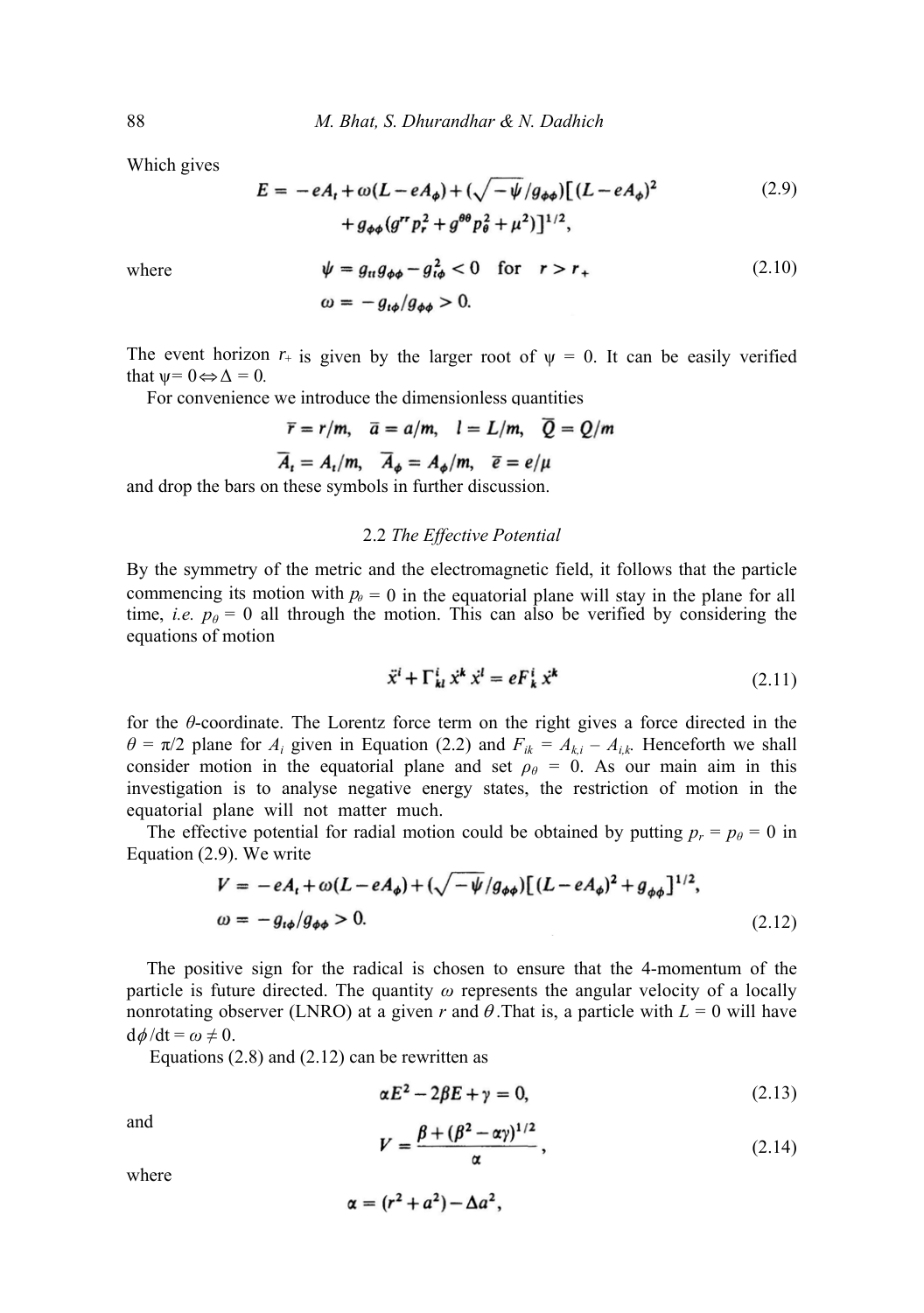*Energetic of Kerr-Newman black hole* 89

$$
\beta = (r^2 + a^2)(al + eQr) - \Delta al,\n\gamma = (al + eQr)^2 - (r^2 + l^2).
$$
\n(2.15)

The effective potential at the horizon reads as

$$
V(r_{+}) = \left[ -eA_{t} + \omega(l - eA_{\phi}) \right](r_{+}),
$$
  
\n
$$
V(r_{+}) = \frac{eQ}{r_{+}} + \frac{a}{r_{+}^{2} + a^{2}} \left( l - \frac{eQa}{r_{+}} \right),
$$
\n(2.16)

where

$$
\omega(r_+) = \frac{a}{r_+^2 + a^2}.
$$

*V*( $r$ <sup>+</sup>) can become negative if  $- eA_t < 0$  and (*l*  $-eA_{\phi}$ )  $< 0$ . It should be noted that it is the sign of  $(l - eA_{\phi})$  which is relevant for *V* getting negative (Dadhich 1983). The particle rotates slower than the LNRO if  $l - eA_{\phi} < 0$ . This can be seen from the following.

The angular velocity  $\Omega = d\phi/dt$  of a particle can be obtained by using Equations (2.5) and (2.6),

$$
\Omega - \omega = (-\psi/g_{\phi\phi}^2)(l - eA_{\phi})[E + eA_t - \omega(l - eA_{\phi})]^{-1},
$$

which, in view of Equations (2.9) and (2.10), directly relates the sign of  $(l - eA_{\phi})$  to  $\Omega - \omega$ . As argued by Dadhich (1985),  $\Omega \approx 0$  defines co/counter-rotation relative to an LNRO. It is the LNRO frame that is physically meaningful in these considerations.

## **3. The negative energy states**

In this section we shall discuss the behaviour of the effective potential in relation to the occurrence of negative energy states (NES).

The NES could occur due to the electromagnetic interaction (as in the ReissnerNordstrøm case) as well as due to the counter-rotating orbits (as in the Kerr case). The Kerr-Newman solution represents the gravitational field of a charged and rotating black hole. The rotation of a black hole also gives rise to the magnetic dipole field in addition to the usual electrostatic field. The presence of electromagnetic field will favour the occurrence of NES (Dhurandhar & Dadhich 1984a, b) (i) by allowing larger negative values for energy, and (ii) by increasing the region of occurrence of NES. It is also known to cause in certain situations the splitting of NES region into two disjoint patches (Dhurandhar & Dadhich 1984a, b). However, in the Kerr-Newman field it turns out that NES may occur only in one patch extending upto the horizon (Prasanna 1983) as in the Kerr case. In the following we shall investigate NES with reference to counterrotation and electromagnetic interaction.

### 3.1 *The Effective Potential Curves*

Let us first look at some typical plots of the effective potential which exhibit its dependence on the parameters *l* and  $\lambda = eQ$ . Fig. 1 (a) shows the effective potential *V* for fixed  $\lambda = -5$  and for various values of  $l = -100, -50, -10, 0, 5$ . It depicts (i) *V* is large negative for large negative *l*, (ii) NES region extends beyond the ergosphere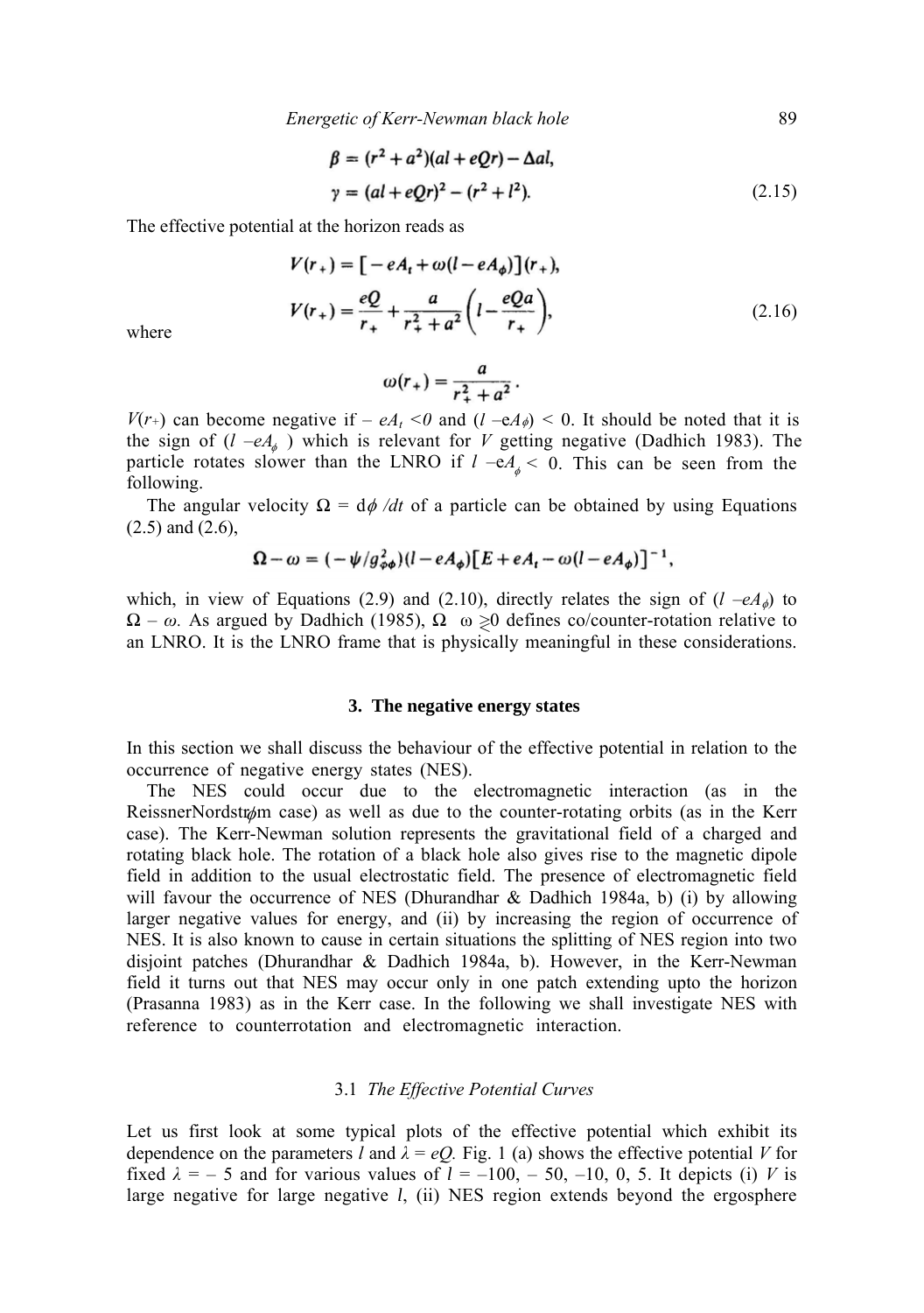$r = 2$ , and (iii) as *l* becomes less negative, *V* becomes less negative but NES region enlarges. It is interesting to see that  $V < 0$  even for  $l = 0$  and  $l = 5$ . This is in contrast to the Kerr case, and is purely due to the electromagnetic interaction.

In Fig. l(b) *V* is plotted for fixed  $l = -10$  and for various values of  $\lambda = -10, -5$ ,  $-2$ , 0, 5. It shows that larger negative  $\lambda$  implies larger negative *V* as well as enlarged NES region. Hereagain we have the occurrence of NES for  $\lambda = 0$  and  $\lambda = 5$  which is in contrast with the ReissnerNordstr $\phi$ m case (Denardo & Ruffini 1973). The contribution due to counter-rotation  $(\Omega - \omega)$  dominates over the electrostatic term. These plots are in agreement with Prasanna's results (1983).

### 3.2 *The Single-Band NES Structure*

The *V* curves in Figs 1 and 2 exhibit the singleband NES structure as also noted by Prasanna (1983). We establish this character analytically.

From Equations (2.13) and (2.14),  $V = 0$  requires  $\gamma = 0$  and  $\beta \le 0$ . From Equation (2.15)  $\gamma = 0$  gives

$$
(al + eQr)^{2} - \Delta(r^{2} + l^{2}) = 0
$$
\n(3.1)

We now show that there is only one root for the above equation for  $r > r_+ = 1 + (1 -$ 



**Figure 1**. The effective potential *V* is plotted for  $a = 0.8$  and  $Q = 0.5$ . The vertical axis is drawn at the horizon  $(r_{+} = 1.33)$ . (a) *l* takes the values –100, –50, –10, 0, 5; (b)  $\lambda$  ranges through  $-10$ ,  $-5$ ,  $-2$ , 0, 5. The curve corresponding to a particular value of *l* and a particular value of  $\lambda$ can be picked up from the property that  $V(r_{+})$  is a monotonically increasing function of *l* and  $\lambda$ *.*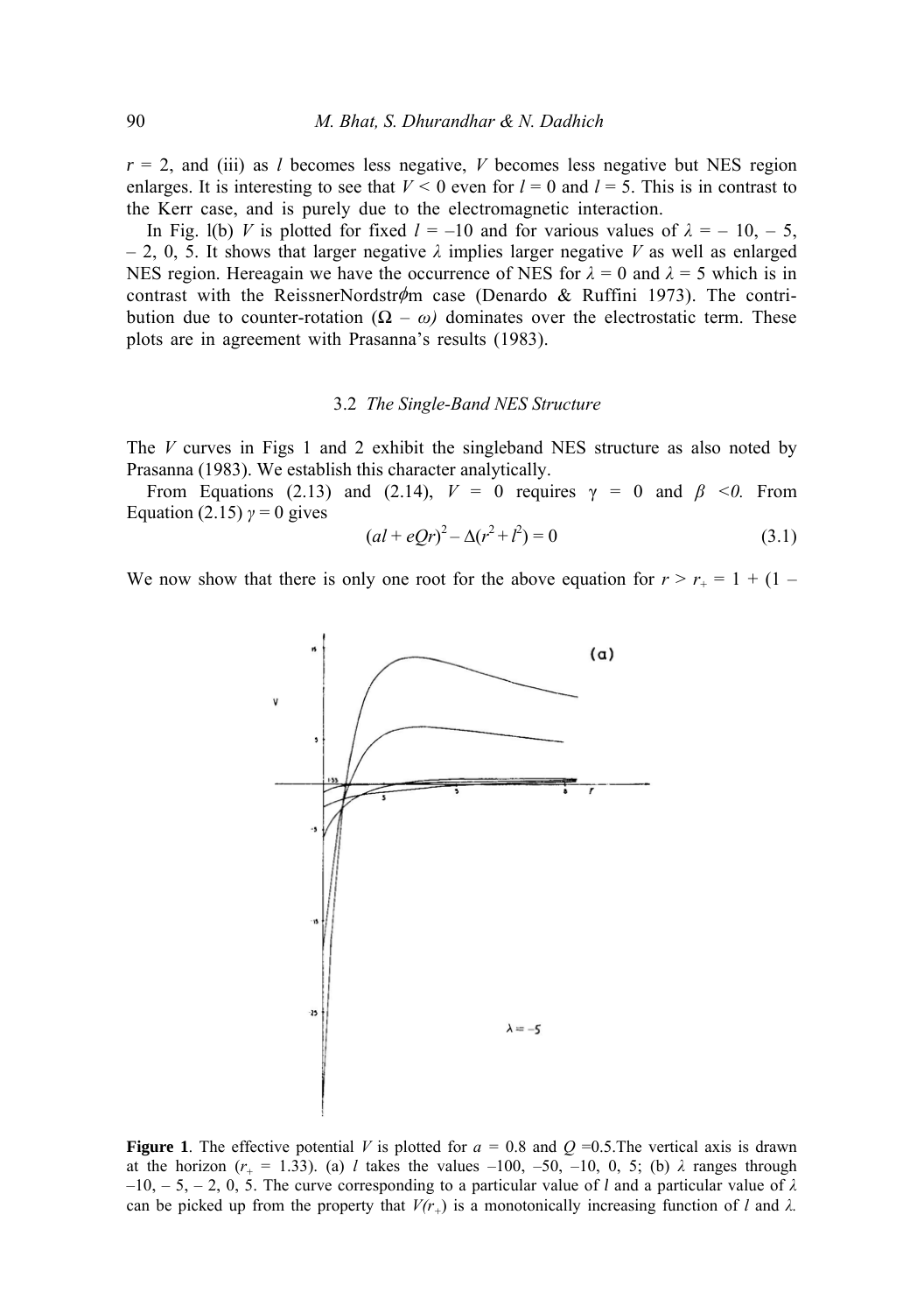

**Figure 1**. Continued.

$$
a^2 - Q^2
$$
<sup>1/2</sup>. Write  $R = r - r_+$ . The above equation then reads as  

$$
R^4 + AR^3 + BR^2 + CR + D = 0,
$$

where

$$
A = 2(1 + 2\sqrt{1 - a^2 - Q^2})
$$
  
\n
$$
B = 5r_+^2 - 4r_+ + l^2 - \lambda^2
$$
  
\n
$$
C = 2[r_+^3 - r_+^2 + r_+ (l^2 - \lambda^2) - l^2 - al\lambda]
$$
  
\n
$$
D = -(al + eQr_+)^2.
$$

To establish the result we apply Descartes' rule of signs. As  $A > 0$  and  $D < 0$ , the above equation can have more than one positive root only when  $B \le 0$  and  $C \ge 0$ . We now show that this is not possible.

Let  $B \le 0$ , which implies

which makes 
$$
\lambda^2 > 5r_+^2 - 4r_+ + l^2,
$$
 (3.3)

If  $l\lambda$  > 0, then *C*< 0. However, for  $l\lambda$  < 0, *C* < 0 will require

$$
4r_+^3 - 3r_+^2 + l^2 > |al\lambda|
$$
.

Squaring both sides of the above inequality and using  $(3.3)$  we deduce  $C < 0$  for this case too. This proves the result. Thus  $\gamma = 0$  has only one root  $r > r_+$ . As  $r \rightarrow \infty$ ,  $V \rightarrow 1$ , and hence the NES band will occur only when  $V < 0$  at the horizon.

(3.2)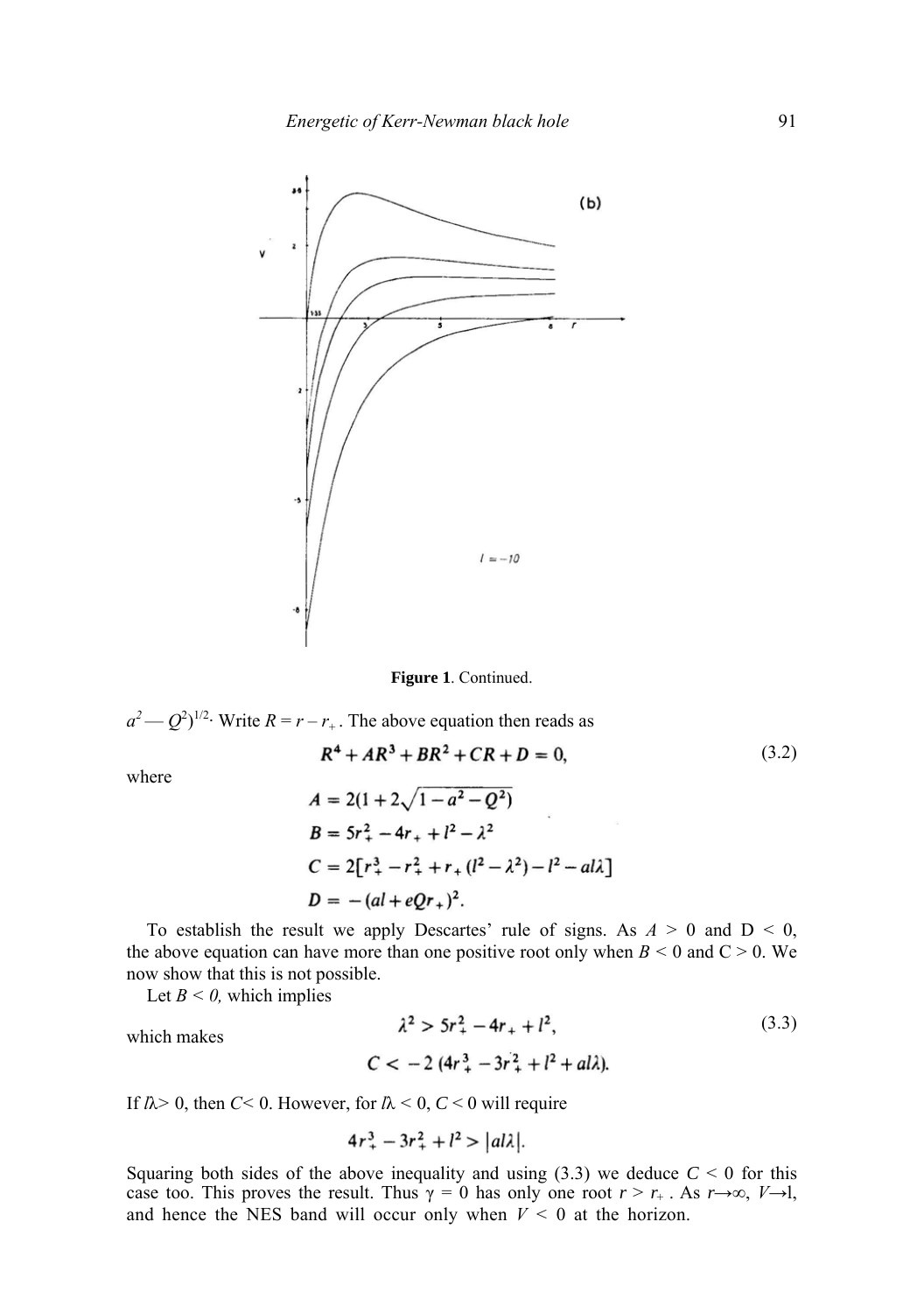The single-band nature of NES prescribes a linear relationship between *l* and λ*,* which could be inferred from  $V(r) < 0$ . From Equation (2.16) this will imply,

$$
l<-\lambda r_{+}/a.
$$

### 3.3 *The Extent of the NES Band*

To find the extent of the NES band we consider the quartic Equation (3.1) in various limits as the exact solution is not easily obtainable. We take  $|l| \ge 1$  and  $|\lambda| \ge 1$  in  $V = 0$ for larger *r.* Then the quartic reduces to a cubic

$$
r^3 - 2r^2 + (a^2 + Q^2 + l^2 - \lambda^2)r - 2l(a\lambda + l) = 0
$$
 (3.4)

by dropping  $Q^2$  terms as  $Q \ge 1$ .

*Case* (*i*): Let  $|\lambda| \sim |l|$ ,  $l(a\lambda +1) > 0$ . For large *r*, terms in  $r^2$  and *r* can be neglected implying

$$
r \simeq [2l(a\lambda + l)]^{1/3}
$$

*Case (ii)*:  $| l-\lambda | \ge 1$ , then Equation (3.4) reduces to

$$
r^2 \simeq (l^2 - \lambda^2 + a^2 + Q^2)
$$

by neglecting  $r^2$  and the constant terms. Since, *a*, *Q* < 1 and if  $I^2 - \lambda^2 > 0$  then  $r \sim \sqrt{l^2 - \lambda^2}$ 

In the general case we need to resort to numerical computations. Table 1 below gives the extent of NES. It gives the root of  $V = 0$  for various values of / and  $\lambda$  for fixed  $a(= 0.8)$  and Q (= 0.5). The horizon in this case is at  $r_{+} = 1.3317$ .

It is apparent from the table that for a fixed  $\lambda < 0$ , the value of  $r = r_0$ , say, where V gets negative, increases as *l* increases until *l* becomes positive and dominant, then it drops off below r <sub>+</sub>. On the other hand, for  $\lambda > 0$ ,  $r_0$  decreases as / increases and there obviously exists no  $r_0$  for  $l > 0$ . For fixed  $l < 0$ , it decreases as *X* becomes less negative but it slightly increases for  $|\lambda|$  small and then steadily decreases as X increases further in the positive range. For  $l > 0$ , only large negative values of  $\lambda$  give  $r_0 > r_+$ . The large negative  $\lambda$  favours large values for  $r_0$ , as is borne out by the special cases discussed above.

| Á.           | $-100$ | $-50$  | $-10$  | 0              | 10                                                                                                                                                                                                                                                                                                                                                              | 50               |
|--------------|--------|--------|--------|----------------|-----------------------------------------------------------------------------------------------------------------------------------------------------------------------------------------------------------------------------------------------------------------------------------------------------------------------------------------------------------------|------------------|
| $-50$        | 3.6384 | >10.0  | >10.0  | >10.0          | >10.0                                                                                                                                                                                                                                                                                                                                                           | >10.0            |
| $-10$        | 2.0584 | 2.3020 | 7.7847 | >10.0          | 3.9459                                                                                                                                                                                                                                                                                                                                                          | $\sim$ and       |
| $-1$         | 1.8489 | 1.8318 | 1.7037 | <b>TOWER</b>   | $\frac{1}{2} \sum_{i=1}^{n} \frac{1}{2} \sum_{i=1}^{n} \frac{1}{2} \sum_{i=1}^{n} \frac{1}{2} \sum_{i=1}^{n} \frac{1}{2} \sum_{i=1}^{n} \frac{1}{2} \sum_{i=1}^{n} \frac{1}{2} \sum_{i=1}^{n} \frac{1}{2} \sum_{i=1}^{n} \frac{1}{2} \sum_{i=1}^{n} \frac{1}{2} \sum_{i=1}^{n} \frac{1}{2} \sum_{i=1}^{n} \frac{1}{2} \sum_{i=1}^{n} \frac{1}{2} \sum_{i=1}^{n$ | 1,500,000        |
| $\mathbf{0}$ | 1.8659 | 1.8655 | 1.8532 | $-$            | <b>B-200 1-4</b>                                                                                                                                                                                                                                                                                                                                                | distances.       |
|              | 1.8489 | 1.8318 | 1.7037 | $-$            | <b>ABANDO</b>                                                                                                                                                                                                                                                                                                                                                   | $ -$             |
| 5            | 1.7843 | 1.7107 | 1.3564 | ---            | <b>CONTRACTOR</b>                                                                                                                                                                                                                                                                                                                                               | <b>COMME</b>     |
| 50           | 1.3538 | --     | $-$    | <b>MARINEZ</b> | <b>MARINE</b>                                                                                                                                                                                                                                                                                                                                                   | <b>MADE LINE</b> |

**Table 1.** Roots of  $V = 0$  for  $a = 0.8$ ,  $Q = 0.5$  and various values of *l* and  $\lambda$ *.*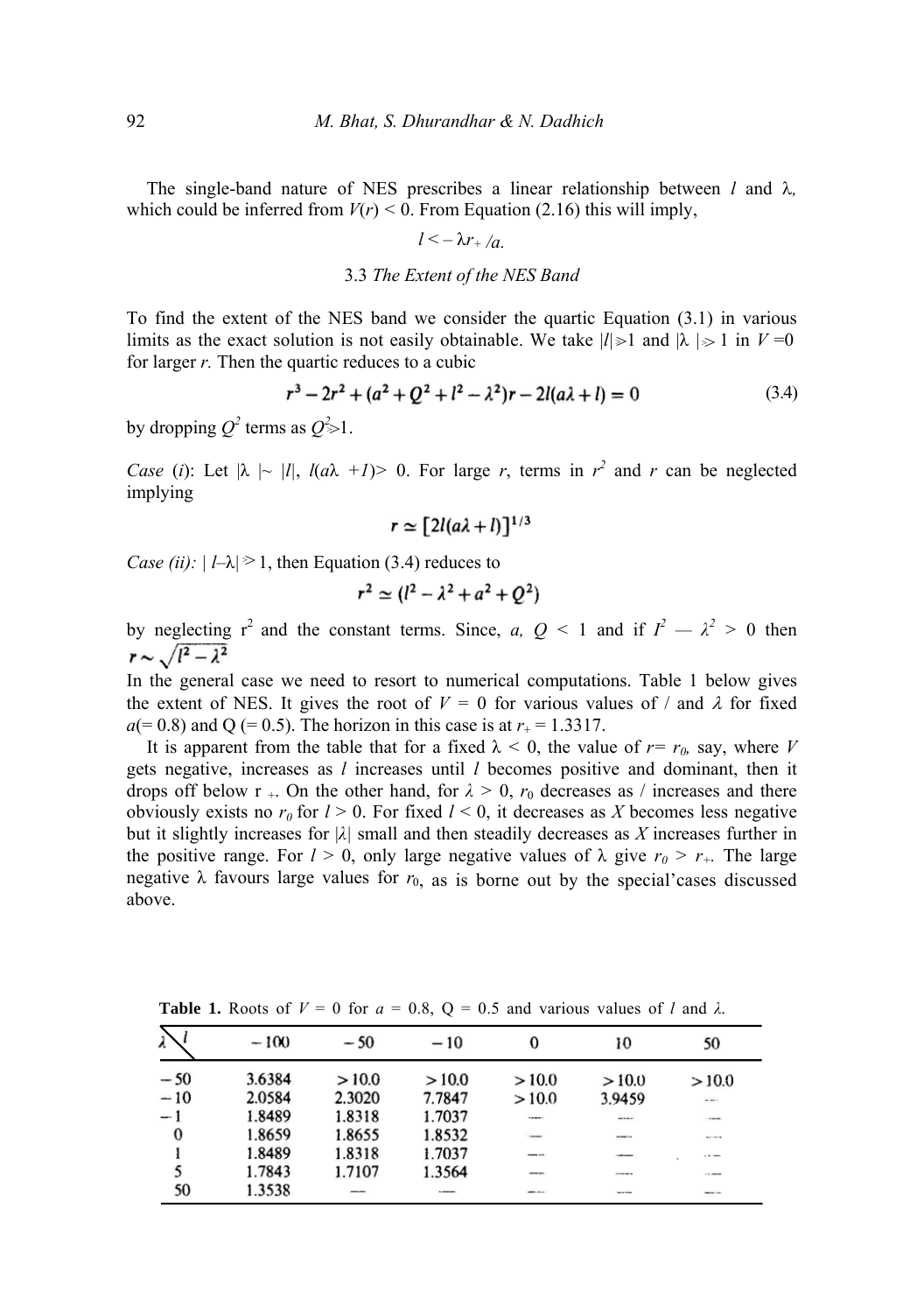## 3.4 *The Factors Causing NES*

From Equation (2.12) it is seen that *V* can be negative only when  $\lambda = eQ < 0$  (*i.e.*  $eA_t < 0$ ) and /or  $(l - eA_\phi) < 0$ . Here we wish to compare the contributions of these factors in rendering  $V < 0$ . There are the following six possible cases.

| $(1) - eA_t < 0$ | $-eA_{\phi} > 0$ $l > 0$ ,                      |  |
|------------------|-------------------------------------------------|--|
| $(2) - eA_t < 0$ | $-eA_{\phi} > 0$ $l < 0$ ,                      |  |
| $(3) - eA_t < 0$ | $-eA_{\phi} < 0$ $l > 0$ ,                      |  |
| $(4) - eA_t < 0$ | $-eA_{\phi} < 0$ $l < 0$ ,                      |  |
|                  | (5) $-eA_t > 0$ $(l - eA_{\phi}) < 0$ $l > 0$ , |  |
|                  | (6) $-eA_t > 0$ $(l - eA_{\phi}) < 0$ $l < 0$ . |  |

One can immediately see that case (3) is not possible because the conditions put on the parameters are inconsistent in view of Equation (2.2). That is,  $\lambda$ < 0 and  $l > 0$  do not permit counter-rotating orbit  $(\Omega - \omega < 0)$ .

The second law of the black hole physics rules out case 5. It implies (MTW),

$$
\delta m \geq (a\delta J + Q\delta Qr_{+})/2r_{+},
$$

where  $\delta m = \mu E$ ,  $\delta J = \mu m l$ ,  $\delta Q = e \mu$ .

Clearly  $e > 0$ , and  $l > 0$  does not allow  $\delta m < 0$ , thus ruling out NES. That is, the magnetic field alone cannot make *V <* 0.

The rest of the four cases allow for the NES. In the first case, the electrostatic energy is responsible for the NES while in case 2 it is the electrostatic and rotation, in case 6 the rotation and magnetic field, whereas in case 4 all the three factors join hands.

We shall consider the cases 1, 2 and 6 for  $Q \rightarrow 0$  but  $\lambda = eQ$  finite.

From Equation (2.16),  $V(r_{+})$  < 0 gives

$$
\frac{\lambda}{r_+} + \omega \bigg( l - \frac{a\lambda}{r_+} \bigg) < 0,
$$

Where  $\omega(r_+) \simeq \frac{u}{2}$  by neglecting  $Q^2$ . Then

$$
l < -\lambda \left(\frac{2}{a} - \frac{a}{r_+}\right). \tag{3.5}
$$

In case 1, the inequality (3.5) gives

$$
\frac{l}{-\lambda} < \frac{2}{a} - \frac{a}{r_+}
$$

which, in the extreme case  $a \rightarrow 1$ , implies  $1 < |\lambda|$ . In case 2, it will always be satisfied, while in case 6 it gives

$$
\frac{l}{\lambda}<\frac{a}{r_+}-\frac{2}{a},
$$

which will imply for  $a \rightarrow 1$ ,  $|l| > \lambda$ .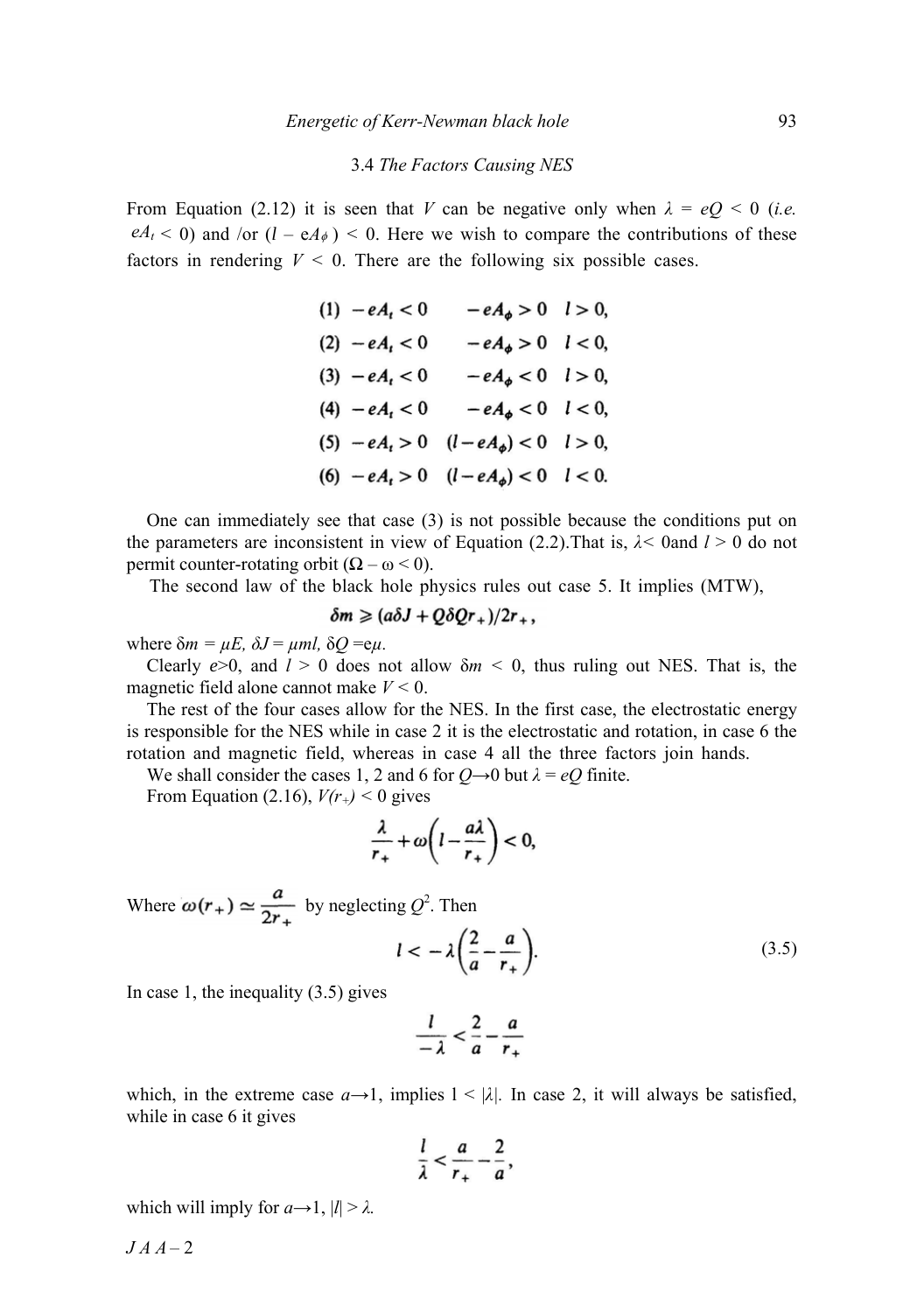#### **4. The energy extraction**

In this section we consider the process of energy extraction from the black hole. In this process proposed by Penrose (1969), it is envisaged that a particle falling onto a black hole splits up into two fragments at some  $r > r_+$  where  $V \le 0$ . Then, if one of the fragments has negative energy (relative to infinity), it will be absorbed by the black hole while the other fragment will come out, by conservation of energy, with the energy greater than the parent particle. This will result in extraction of energy from the black hole. In the case of the Kerr-Newman black hole, the extracted energy may be provided by the rotational and/or the electromagnetic energy (Christodoulou 1970). In the following we shall first consider the conservation equations for the 4-momenta of the participating particles, and then give a recipe for energy extraction.

At the point of split, we assume that the 4-momentum is conserved, *i.e*.,

$$
P_1 = P_2 + P_3 \tag{4.1}
$$

where  $p_i$  ( $i = 1, 2, 3$ ) denotes the 4-momentum of the *i*th particle. The above relation stands for the following three relations.

$$
E_1 = \mu_2 E_2 + \mu_3 E_3 \tag{4.2}
$$

$$
l_1 = \mu_2 l_2 + \mu_3 l_3 \tag{4.3}
$$

$$
\dot{r}_1 = \mu_2 \dot{r}_2 + \mu_3 \dot{r}_3 \tag{4.4}
$$

where we have set  $\mu_1 = 1$ . The other conservation relation follows from the conservation of charge,

$$
\lambda_1 = \mu_2 \lambda_2 + \mu_3 \lambda_3. \tag{4.5}
$$

The quantities  $\mu_i$ ,  $l_i$ ;  $\lambda_i$ ,  $E_i$ ,  $r_i$  refer to the *i*th particle. These relations contain in all eleven parameters, of which 7 can be chosen freely. The choice of these parameters will be constrained by the requirements that particle 1 should reach the point of split where *V <* 0 for some suitable *Ι, λ* values such that particle 2 can have *E*2 *<* 0 and particle 3 has an escape orbit. To ensure uninterrupted progress of particle 1 down to the horizon, we set  $l_1 = 0 = \lambda_1$ . The *l* and  $\lambda$  parameters for particle 2 should be so chosen that  $E_2$  < 0. We further chose  $\dot{r}_2 = 0$  which will imply  $E_2 = V$  at the point of split. Such a choice is favourable for high efficiency of the process. (For further discussion refer to Dhurandhar & Dadhich 1984b.)

For these calculations we assume  $Q \ll 1$ . This assumption is realistic as can be seen from the following relation

$$
Q
$$
 (metres) =  $(G / \varepsilon_0 c^4)/2 Q$  (Coulombs).

Though *Q* could be small,  $eQ = \lambda$  can produce the Lorentz force on a particle of the charge/mass ratio of an electron, comparable to the corresponding gravitational force. So we neglect  $Q$  in the metric but retain  $\lambda$  in the equations of motion.

We shall now adopt the scheme for calculations due to Parthasarathy *et al.* (1985). From Equation (2.8) we can readily write the equations for radial motion of the particle,

$$
r^{2} = \frac{1}{r^{3}} \left[ R\overline{E}^{2} - 4a\overline{E}\overline{L} - (r-2)\overline{L}^{2} - r\Delta \right],
$$
 (4.6)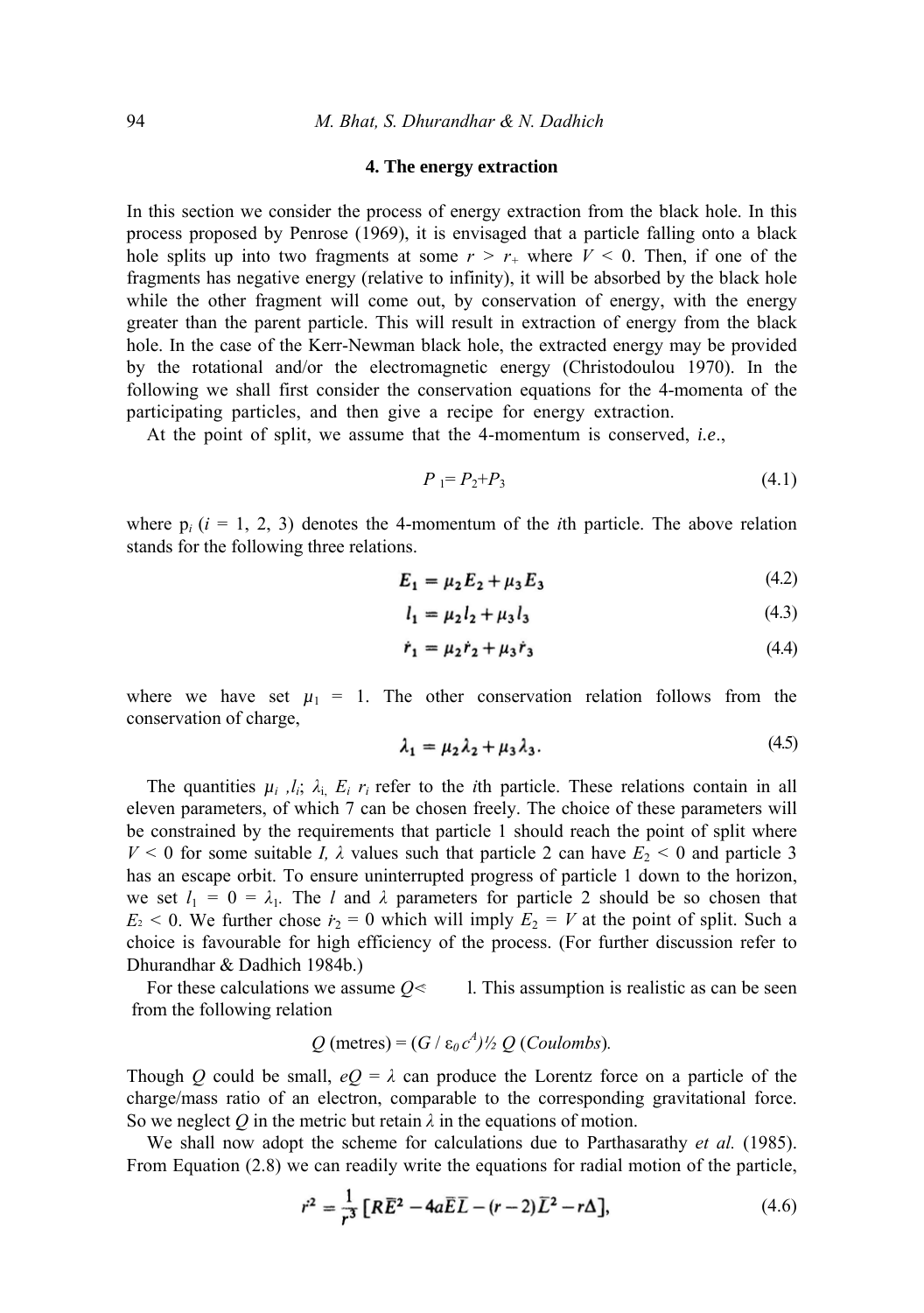where

$$
R = r(r2 + a2) + 2a2,
$$
  
\n
$$
\overline{E} = E + eA_t,
$$
  
\n
$$
\overline{L} = l - eA_{\phi}.
$$

Since we have taken  $\dot{r}_2 = 0$ , which means

$$
\dot{r}_1 = \mu_3 \dot{r}_3,\tag{4.7}
$$

by writing Equation (4.6) for particles 1 and 3 and using Equations (4.2), (4.3), (4.5) and  $(4.7)$  we obtain  $E<sub>1</sub>$  as follows

$$
E_1 = \frac{[R\overline{E}_2^2 - 4a\overline{E}_2\overline{L}_2^2 - (r-2)\overline{L}_2^2]\mu_2^2 + r\Delta(1-\mu_3^2)}{2\mu_2(R\overline{E}_2 - 2a\overline{L}_2)}.
$$
(4.8)

For the parent particle to be thrown from infinity  $E_1 \geq 1$ , and Equation (4.8) reduces to the inequality

$$
\mu_2^2 [R\overline{E}_2^2 - 4a \overline{E}_2 \overline{L}_2 - (r-2) \overline{L}_2^2] + r\Delta (1 - \mu_3^2) - 2\mu_2 (R\overline{E}_2 - 2a \overline{L}_2) \ge 0. \tag{4.9}
$$

The above inequality can be analysed in  $\mu_2 - \mu_3$  plane. The equality sign gives the boundary of the region for the permissible values of  $\mu_2$  and  $\mu_3$ . For the numerical values that we consider, this boundary is a hyperbola given by

$$
\mu_2 = \frac{(R\overline{E}_2 - 2a\overline{L}_2) \pm \left[ (R\overline{E}_2 - 2a\overline{L}_2)^2 - r\Delta(1 - \mu_3^2) \{ R\overline{E}_2^2 - 4a\overline{E}_2 \overline{L}_2 - (r - 2)\overline{L}_2^2 \} \right]^{1/2}}{R\overline{E}_2^2 - 4a\overline{E}_2 \overline{L}_2 - (r - 2)\overline{L}_2^2},
$$
\n(4.10)

the relevant branch of which will be decided by the following considerations.

Squaring Equation (4.1), and using  $p_2 \cdot p_3 < 0$  (future-pointing timelike vectors) we have,

$$
\mu_2^2 + \mu_3^2 < 1. \tag{4.11}
$$

This isaregion inside a unitcirclein the  $\mu_2$  – $\mu_3$  plane. The inequality (4.9) requires  $\mu_2$  to be greater than the larger root or less than the smaller root given in Equation (4.10). It is the smaller root (*i.e*. with the negative sign for the radical) that gives the nonvoid intersection with the unit circle (4.11). However,  $\mu_2$  and  $\mu_3$  should be greater than zero. Fig. 2 shows the boundary of the permissible region.

The above prescription ensures that particle 1 from infinity reaches the desired splitting point, and particle 2 has negative energy. By Equation (4.2), particle 3 has greater energy than the incident particle. It now remains to ensure that particle 3 escapes to infinity. This further restricts the allowed region for  $\mu_2$  and  $\mu_3$ . For particle 3 to escape to infinity two conditions must be satisfied. The particle must bounce outside the horizon and then it should continue its motion uninterrupted. That is,

(i) 
$$
E_3 < V_3
$$
  $r_0 > r > r_+$   
\n(ii)  $E_3 > V_3$   $r > r_0$ 

where  $r_0$  is the point of split. Numerical computations to this effect show that for  $0 \le \mu_3 < 1$ , and for small values of  $\mu_2$ , the particle does not escape, while for  $\mu_2$  close to the hyperbolic boundary the particle always escapes. Therefore, for a critical value of  $\mu_2$ , say  $\mu_{2c}$  we have the particle escaping to infinity for  $\mu_2 > \mu_{2c}$ . So the allowed region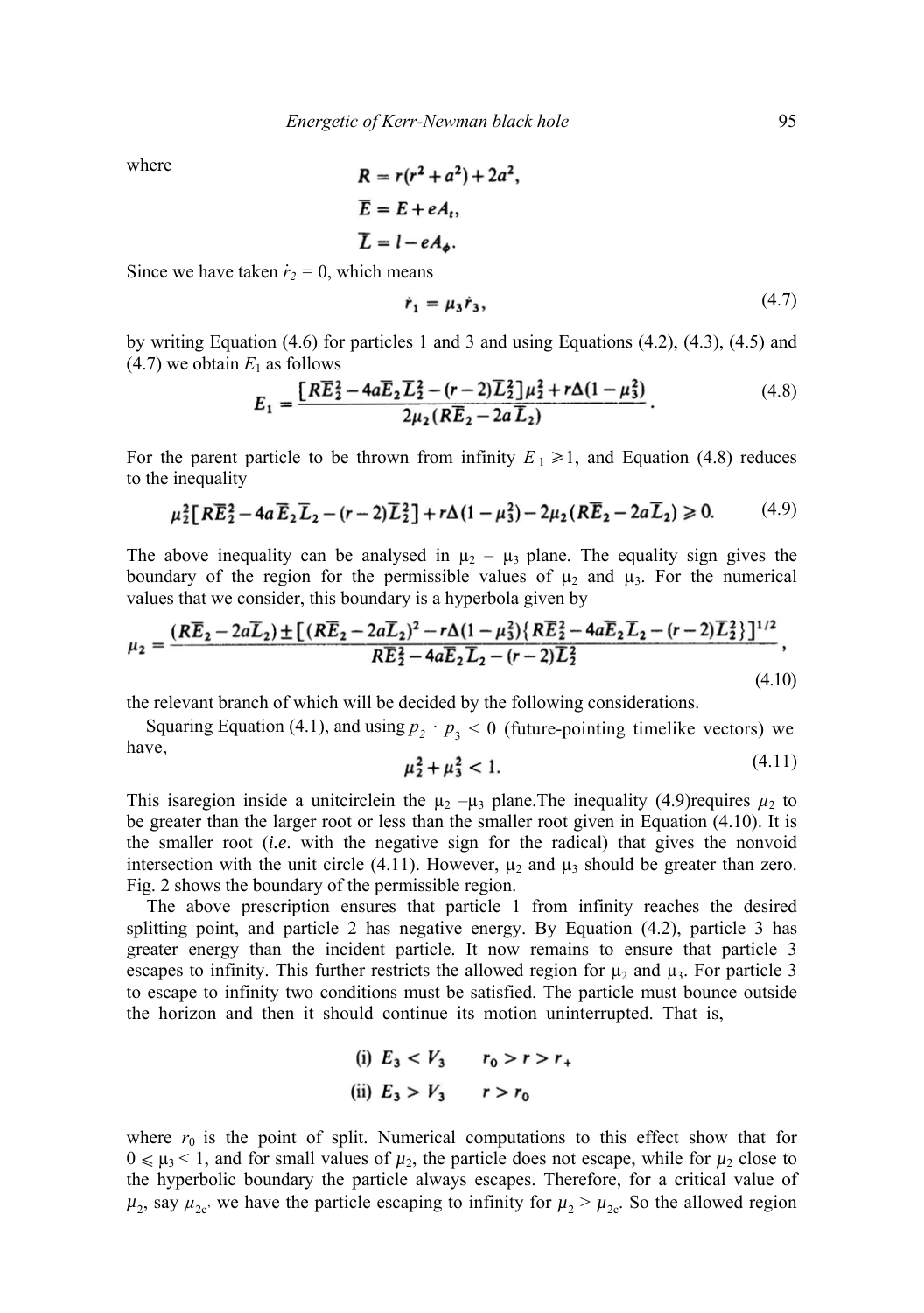

**Figure 2.** Schematic diagrams for  $\mu_2$  (max) and  $\mu_2$  (crit) are drawn. Here the numbers involved are too inconvenient to permit a figure to scale. The shaded region lying between  $\mu_2$  (max) and  $\mu_2$  (crit) is the allowed region.

now shrinks between  $\mu_{2c}$  and the hyperbola. This is shown in Fig. 2 by the shaded region.

### **5. Efficiency of the process**

The most important question in the black hole energetics is the efficiency of the energy extraction process. It is therefore very pertinent to examine how efficient the Penrose process is. The maximum efficiency of the process in extracting rotational energy of the black hole (Chandrasekhar 1983) turns out to be approximately 20.7 per cent. We shall rederive this result independently following the detailed analysis done by Parthasarathy *et al.* (1985) and show that the presence of charge on the black hole reduces the efficiency of the process. However, it further turns out that there exists no upper limit on the efficiency when one considers the process with electromagnetic interaction. Our numerical results show that there do occur events with more than 100 per cent efficiency.

### 5.1 *Efficiency in the Absence of Electromagnetic Interactions*

The maximum efficiency is obtained if we take the radial components of the velocities to be zero, the point of split being as close as possible to the horizon (MTW). We first derive the expression for efficiency at some  $r > r_+$  and then take the limit as  $r \rightarrow r_+$ .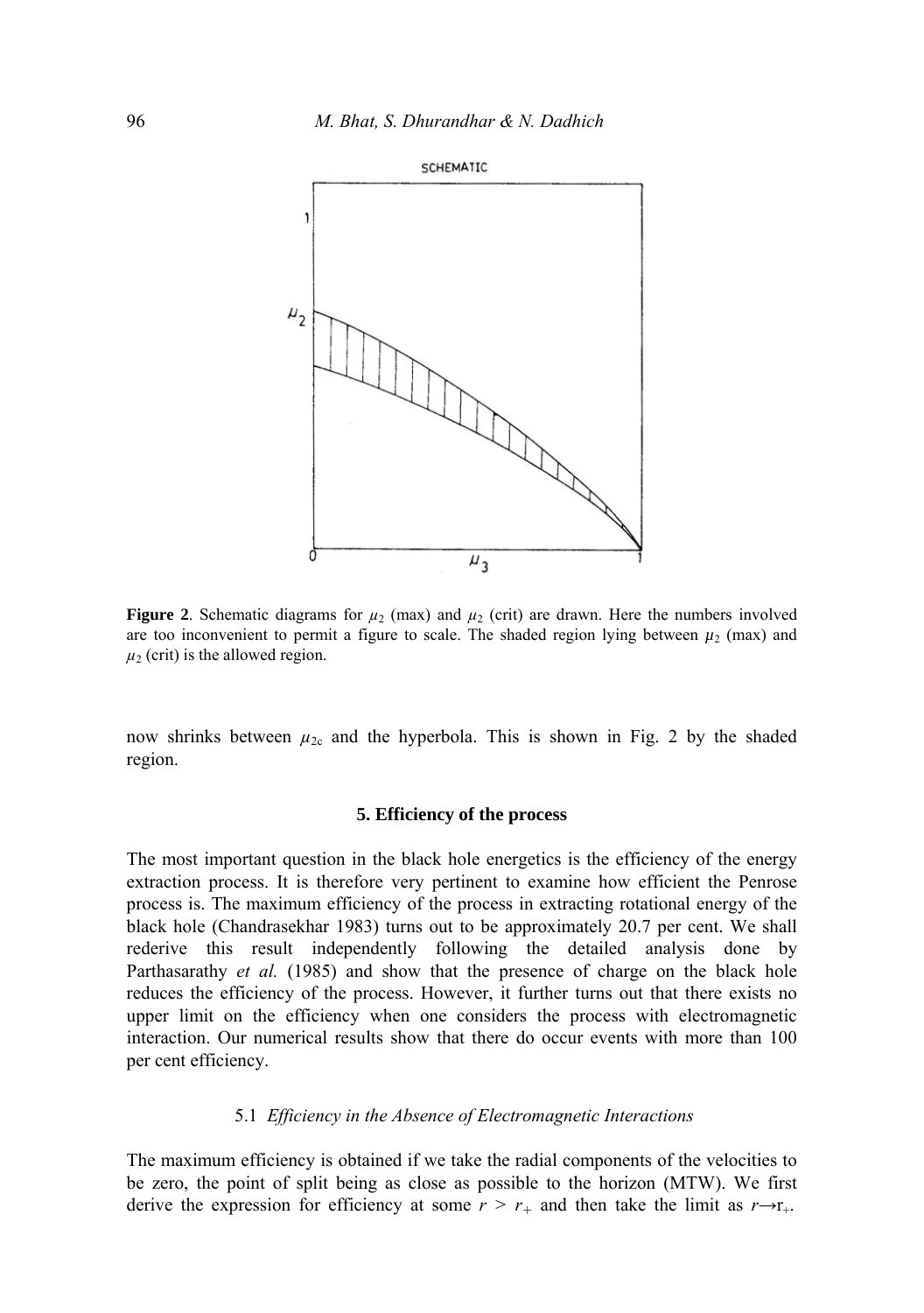Let  $U_i(i=1,2,3)$  denote the 4-velocity of the *i*th particle at the point of split,

$$
U_1 = f_1(1, 0, 0, \Omega_1) \tag{5.1}
$$

where

$$
f_1 = -(g_{tt} + g_{t\phi} \Omega_1)^{-1}, \tag{5.2}
$$

$$
\Omega_1 = \frac{-g_{i\phi}(1+g_{u}) + (-\psi(1+g_{u}))^{1/2}}{g_{i\phi}^2 + g_{\phi\phi}},
$$
\n(5.3)

 $\Omega_1$  is the angular velocity of particle 1 with respect to the asymptotic Lorentz frame, and we have taken  $E_1 = 1$ , $f_1$  is obtained by considering unit length of the 4-velocity vector  $U_1$ . At the point of split, the light cone imposes restrictions on the angular velocity Ω of a future moving timelike particle that  $\Omega$  <  $\Omega$  <  $\Omega$  + where

$$
\Omega_{\pm} = (-g_{t\phi} \pm \sqrt{-\psi})/g_{\phi\phi}.
$$
\n(5.4)

The best result will be obtained by choosing the angular velocity of the second particle to be  $\Omega_2 \rightarrow \Omega_-$  and that of the third to be  $\Omega_3 \rightarrow \Omega_+$ . In the limit,

$$
\mu_2 U_2 = k_2 (1, 0, 0, \Omega_-), \tag{5.5}
$$

$$
\mu_3 U_3 = k_3 (1, 0, 0, \Omega_+). \tag{5.6}
$$

The conservation of 4-momentum can be rewritten as

$$
U_1 = \mu_2 U_2 + \mu_3 U_3. \tag{5.7}
$$

By algebraically manipulating the above equations we obtain

$$
\mu_3 E_3 = \left(\frac{\Omega_1 - \Omega_-}{\Omega_+ - \Omega_-}\right) \left(\frac{g_{tt} + g_{t\phi}\Omega_+}{g_{tt} + g_{t\phi}\Omega_1}\right). \tag{5.8}
$$

The efficiency *η* is defined as

$$
\eta = \frac{\text{gain in energy}}{\text{input energy}},
$$
  
\n
$$
\eta = \frac{\mu_3 E_3 - E_1}{E_1}
$$
  
\n
$$
= \mu_3 E_3 - 1 \quad \text{for} \quad E_1 = 1.
$$
 (5.9)

Now we take the limit as split point tends to *r+*. Then

$$
\mu_3 \mathbf{E}_3 = \left[ (1 + g_n)^{1/2} + 1 \right] / 2. \tag{5.10}
$$

For the extreme Kerr-Newman black hole  $(a^2 + Q^2 = 1)$ , the relevant  $g_{ij}$  at the horizon are given as  $(1 - \Omega)^2$ 

$$
g_{tt} = +(1 - Q^2),
$$
  
\n
$$
g_{t\phi} = -(2 - Q^2)(1 - Q^2)^{1/2},
$$
  
\n
$$
g_{\phi\phi} = (2 - Q^2)^2.
$$
\n(5.11)

Putting in these values in Equation (5.10) we obtain

$$
\mu_3 E_3 = [1 + (2 - Q^2)^{1/2}]/2 \tag{5.12}
$$

 $(5.2)$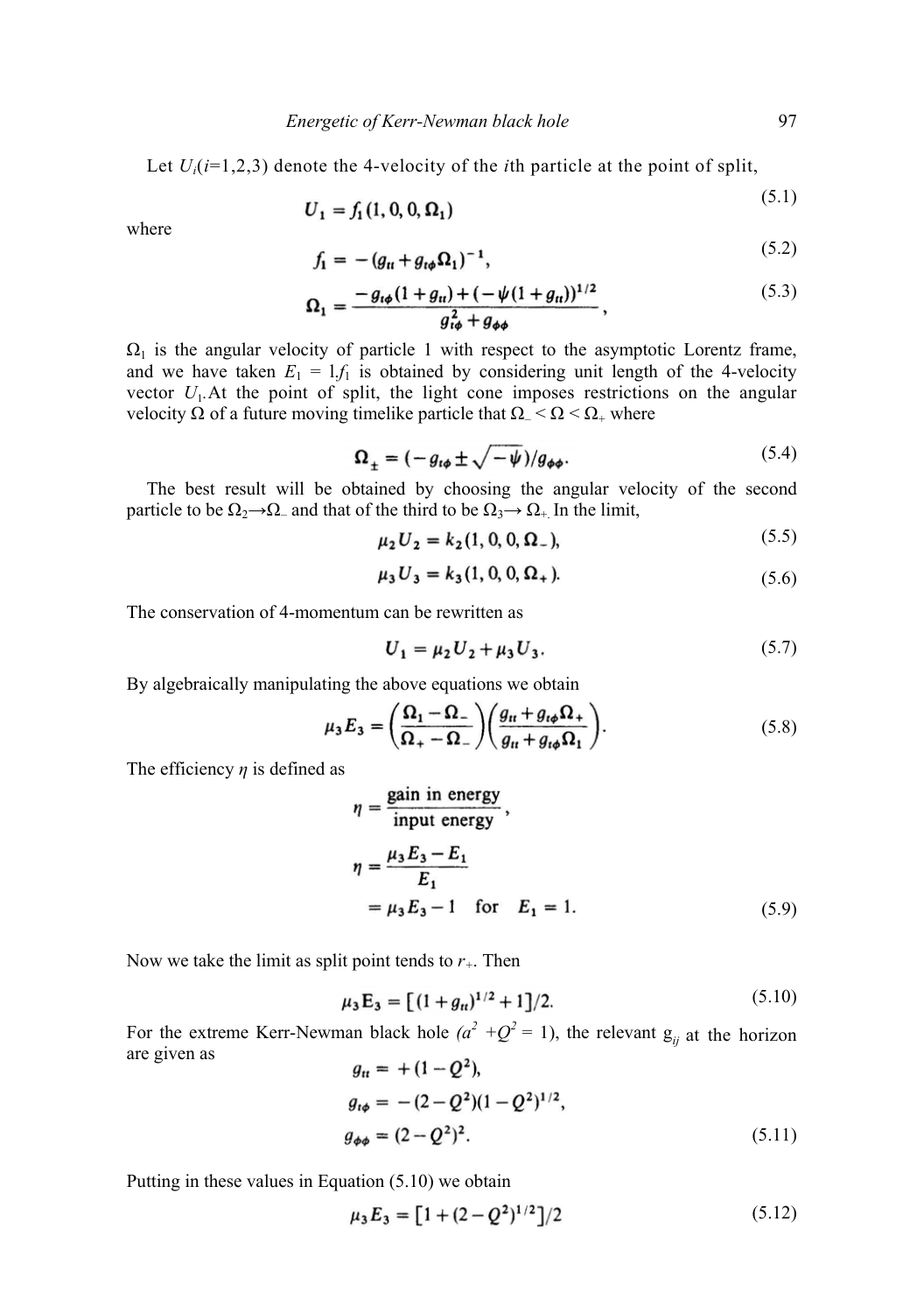which will imply

$$
\eta = \left[ (2 - Q^2)^{1/2} - 1 \right] / 2. \tag{5.13}
$$
\n
$$
\eta = \frac{\sqrt{2} - 1}{2} = 0.207
$$

For  $Q = 0$ 

which is in agreement with the known result. Thus the presence of charge on the black hole decreases the maximum efficiency of the Penrose process in the absence of electromagnetic interaction (participating particles being uncharged).

### 5.2 *Efficiency in the Presence of Electromagnetic Interactions*

When we consider the participating particles being charged, the *t*-component of the conservation Equation (5.7) will read as

$$
E_1 + e_1 A_t = \mu_2 (E_2 + e_2 A_t) + \mu_3 (E_3 + e_3 A_t).
$$
 (5.14)

Here, the charges on particles can be chosen arbitrarily large and hence this will not give any upper limit on the efficiency (Parthasarathy *et al*., 1985). In fact the term  $eA_t = -eQ/r$  can assume arbitrarily large values for large *e*. This is borne out by the numerical example considered below.

Let us assume  $a = 0.8$ ,  $Q = 0.5$ . The particle 1 comes from infinity, and has parameters  $\mu_1 = 1$ ,  $E_1 = 1$ ,  $l_1 = 0$ ,  $e_1 = 0$ . The split is taken to occur at  $r = 4.0$ . For  $l_2$  = – 10 and  $e_2$  = –50 we give in Table 2 the maximum efficiency for various values of  $\mu_3$ . For  $\eta$  (max),  $\mu_2 = \mu_2$  (max) given by the hyperbolic boundary, and  $\mu_{2c}$  defines the lower boundary of the permissible region (see Fig. 2). The first row of the table gives an instance when efficiency is 104 per cent.

### **6. Conclusion**

The presence of electromagnetic fields around a black hole (inherent in the metric as in the present case, or externally superposed) influences the behaviour of negative energy states for charged particles in the following two ways (Dhurandhar & Dadhich 1984a, b).

- (a) The NES region is enlarged beyond the ergosphere *r* = 2*M.*
- (b) *Ε* can have larger negative values.

**Table 2.** The maximum efficiency of the Penrose process for various values of  $\mu_3$ , when electromagnetic interactions are included.

| $\mu_3$ | $\mu_2$ (max) | $\mu_{2c}$ | $\eta$ (max) |
|---------|---------------|------------|--------------|
| 0.001   | 0.2001        | 0.1199     | 1.045        |
| 0.191   | 0.1932        | 0.1930     | 1.009        |
| 0.381   | 0.1724        | 0.1723     | 0.901        |
| 0.581   | 0.1374        | 0.1373     | 0.718        |
| 0.761   | 0.0871        | 0.0870     | 0.455        |
| 0.951   | 0.0202        | 0.02019    | 0.105        |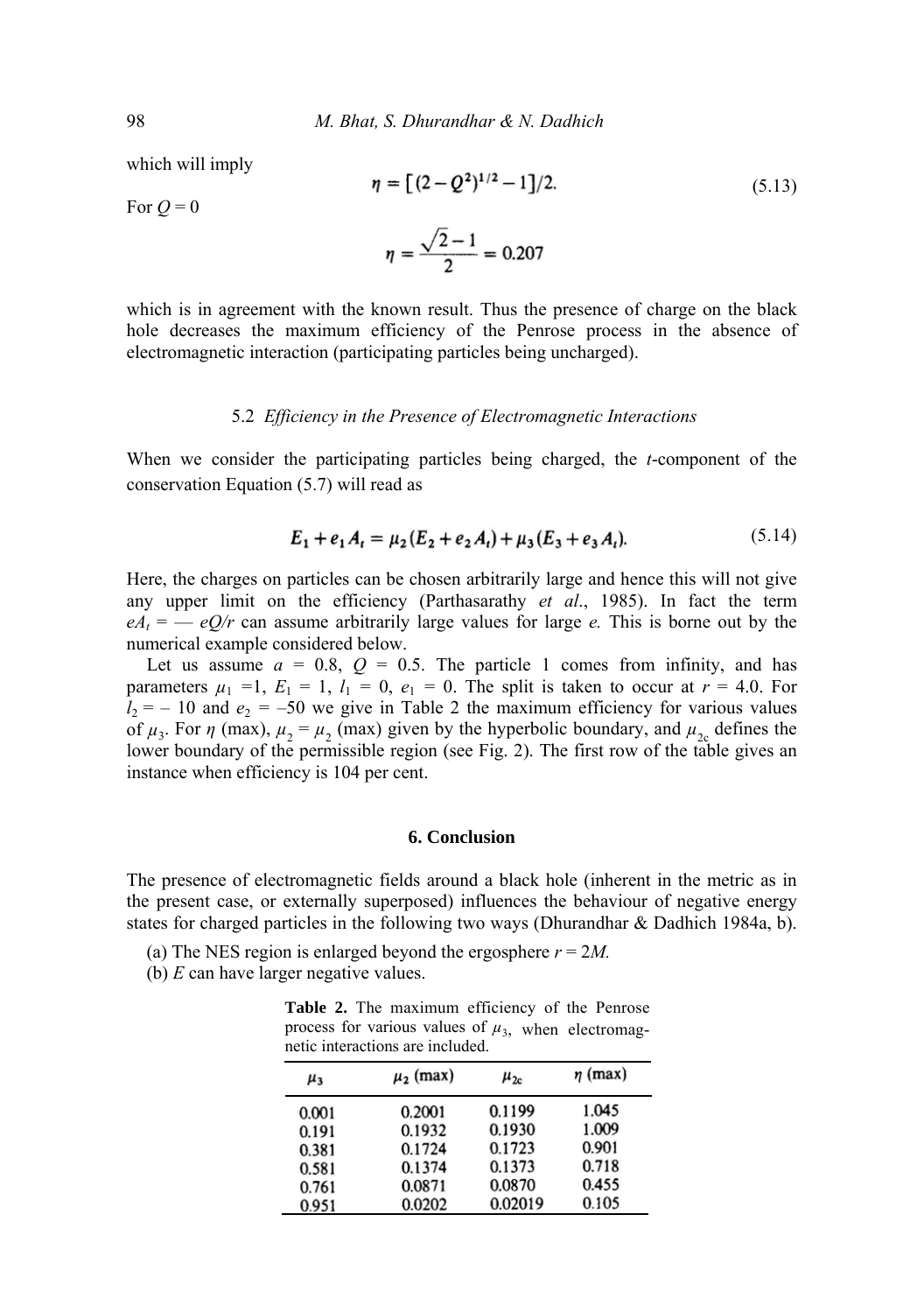Both these factors contribute positively to the energy extraction process. The former brings in NES at comfortable *r-*values, thereby increasing the probability of larger number of events yielding energy extraction, while the latter tends to increase the energy gain per event resulting in greater efficiency. For the Kerr-Newman black hole, large negative charge on the test particle (*i.e.* large  $\lambda < 0$ ) causes (a), while both  $\lambda$  and *l* large and negative give rise to (b) (see Fig. 1).

It has been shown that the extraction of energy from the Kerr-Newman black hole is more efficient—in fact, there exists no upper bound on the efficiency when charged particles participate in the process (Table 2 shows an event of over 100 per cent efficiency)—in contrast to when uncharged particles are involved. In the latter case, the charge on the black hole reduces the maximum efficiency which is 20.7 per cent for the Kerr black hole. The electromagnetic extraction of black hole's energy is highly efficient.

As massive bodies cannot have significant charge on them, in our efficiency calculations we have taken  $Q/M \leq 1$ . We have hence neglected it in the metric but have retained its interaction with the test particle in the equations of motion. If a black hole acquires slight charge, our results would apply and will be indicative of the general behaviour of NES and energy extraction process.

### **Acknowledgement**

One of us (S. D.) thanks the Department of Mathematics, Poona University for a visiting fellowship which has facilitated this work. This investigation constitutes the dissertation submitted by one of the authors (M.B.), towards partial fulfilment for the M.Phil, degree, to Poona University.

#### **References**

- Abramowicz, Μ. Α., Calvani, M., Nobili, L. 1983, *Nature,* **302**, 597.
- Bardeen, J. Μ., Press, W. H., Teukolsky, S. A. 1972, *Astrophys. J.,* **178**, 347.
- Blandford, R. D., Znajek, R. L. 1977, *Mon. Not. R. astr. Soc,* 1**79**, 433.
- Carter, B. 1968, *Phys. Rev.,* **174**, 1559.
- Chandrasekhar, S. 1983,77ie *MathematicalTheory of Black Holes,* Oxford University Press, New York.
- Christodoulou, D. 1970, *Phys. Rev. Lett.,* **25**, 1596.
- Dadhich, N. 1983, *Phys. Lett.,* **98A**, 103.
- Dadhich, N. 1985, in *A Random Walk in Relativity and Cosmology,* Eds N. Dadhich, J. Krishna Rao, C. V. Vishveshwara & J. V. Narlikar, Wiley, Eastern, p. 72.
- Denardo, G., Ruffini, R. 1973, *Phys. Lett.,* **45B**, 259.
- Dhurandhar, S. V., Dadhich, N. 1984a, *Phys. Rev.,* **D29**, 2712.
- Dhurandhar, S. V., Dadhich, N. 1984b, *Phys. Rev.,* **D30**, 1625.
- Fishbone, L. G. 1973, *Astrophys.* J., **185**, 43.
- Kozfowski, M., Jaroszynski, M., Abramowicz, M, A. 1978, *Astr. Astrophys.,* **63**, 209.
- Mashhoon, B. 1973, *Astrophys. J.,* **181**, L65.
- Misner, C. W., Thorne, K. S., Wheeler, J. A. 1973, *Gravitation,* W. H. Freeman, San Francisco.
- Parthasarathy, S., Wagh, S. M., Dhurandhar, S. V., Dadhich, N. 1985, Astrophys. J., (submitted).
- Penrose, R. 1969, *Rev. Nuovo Cimento,* 1 (Special Number), 252.
- Prasanna, A. R. 1983, *Astr. Astrophys.,* **126**, 111.